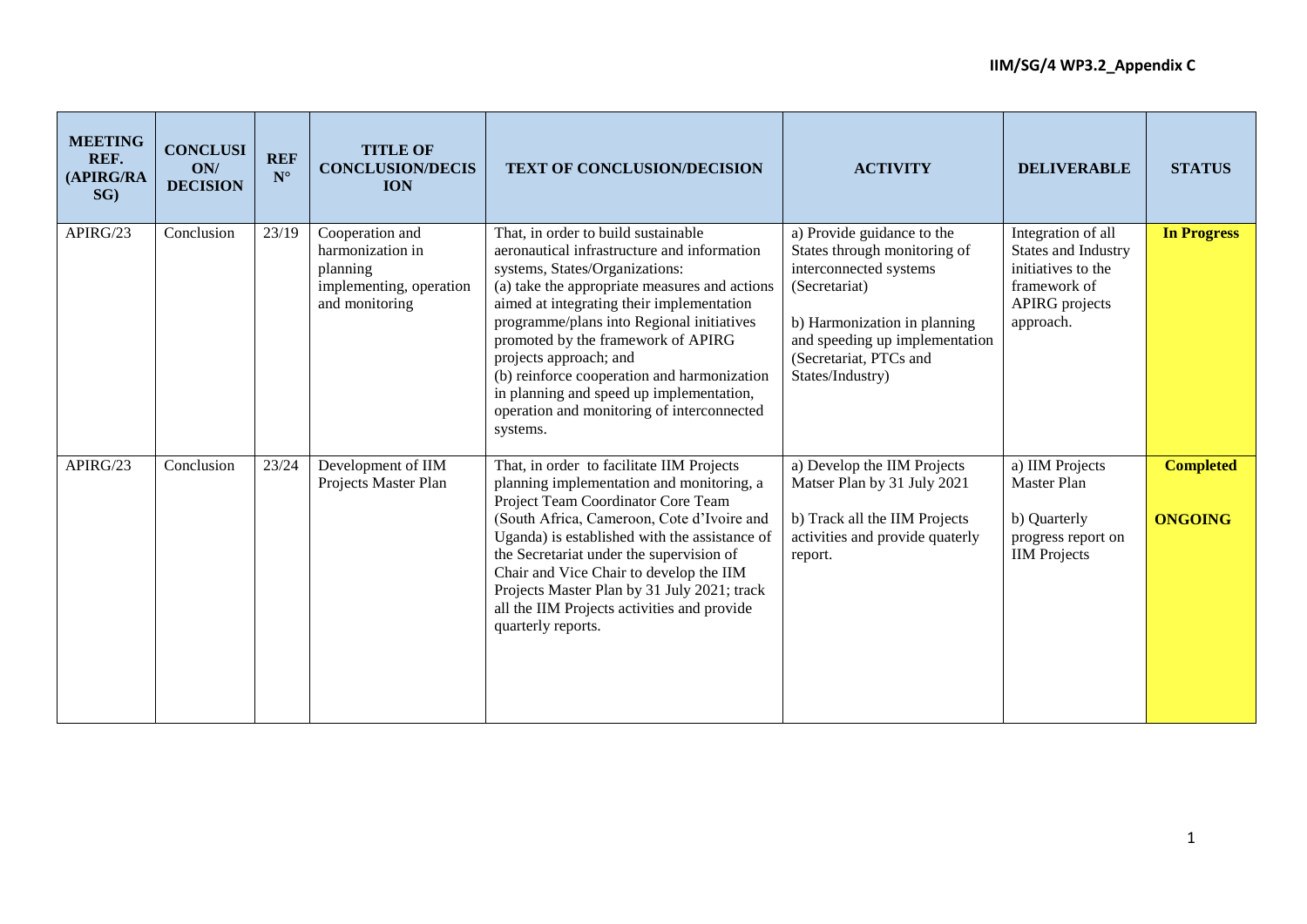| <b>MEETING</b><br>REF.<br>(APIRG/RA<br>SG) | <b>CONCLUSI</b><br>ON/<br><b>DECISION</b> | <b>REF</b><br>$N^{\circ}$ | <b>TITLE OF</b><br><b>CONCLUSION/DECIS</b><br><b>ION</b>           | TEXT OF CONCLUSION/DECISION                                                                                                                                                                                                                              | <b>ACTIVITY</b>                                                                                                                                    | <b>DELIVERABLE</b>                                                                                   | <b>STATUS</b> |
|--------------------------------------------|-------------------------------------------|---------------------------|--------------------------------------------------------------------|----------------------------------------------------------------------------------------------------------------------------------------------------------------------------------------------------------------------------------------------------------|----------------------------------------------------------------------------------------------------------------------------------------------------|------------------------------------------------------------------------------------------------------|---------------|
| APIRG/23                                   | Conclusion                                | 23/25                     | Cyber Safety and<br>Resilience of the Air<br>Navigation<br>Systems | That, in order to reinforce<br>States/Organizations technical personnel<br>capability in cyber securing ANS systems,<br>ICAO with the collaboration of the industry<br>within the framework of the APIRG,<br>increase its support in activities aimed at | (a) Regional and national<br>activities aiming at raising<br>awareness of ANS Cyber safety<br>and resilience (Webinars,<br>Workshops and Seminars) | (a) Increased<br>awareness of States<br>and Organizations<br>technical personnel<br>in cybersecurity | In progress   |
|                                            |                                           |                           |                                                                    | raising awareness of ANS Cyber safety and<br>resilience through<br>webinars/workshops/seminars on Cyber<br>safety and resilience of ANS systems for the<br>AFI Region.                                                                                   |                                                                                                                                                    | (b) Adequate<br>trained technical<br>personnel (CAAs<br>and ANSPs)                                   | In progress   |